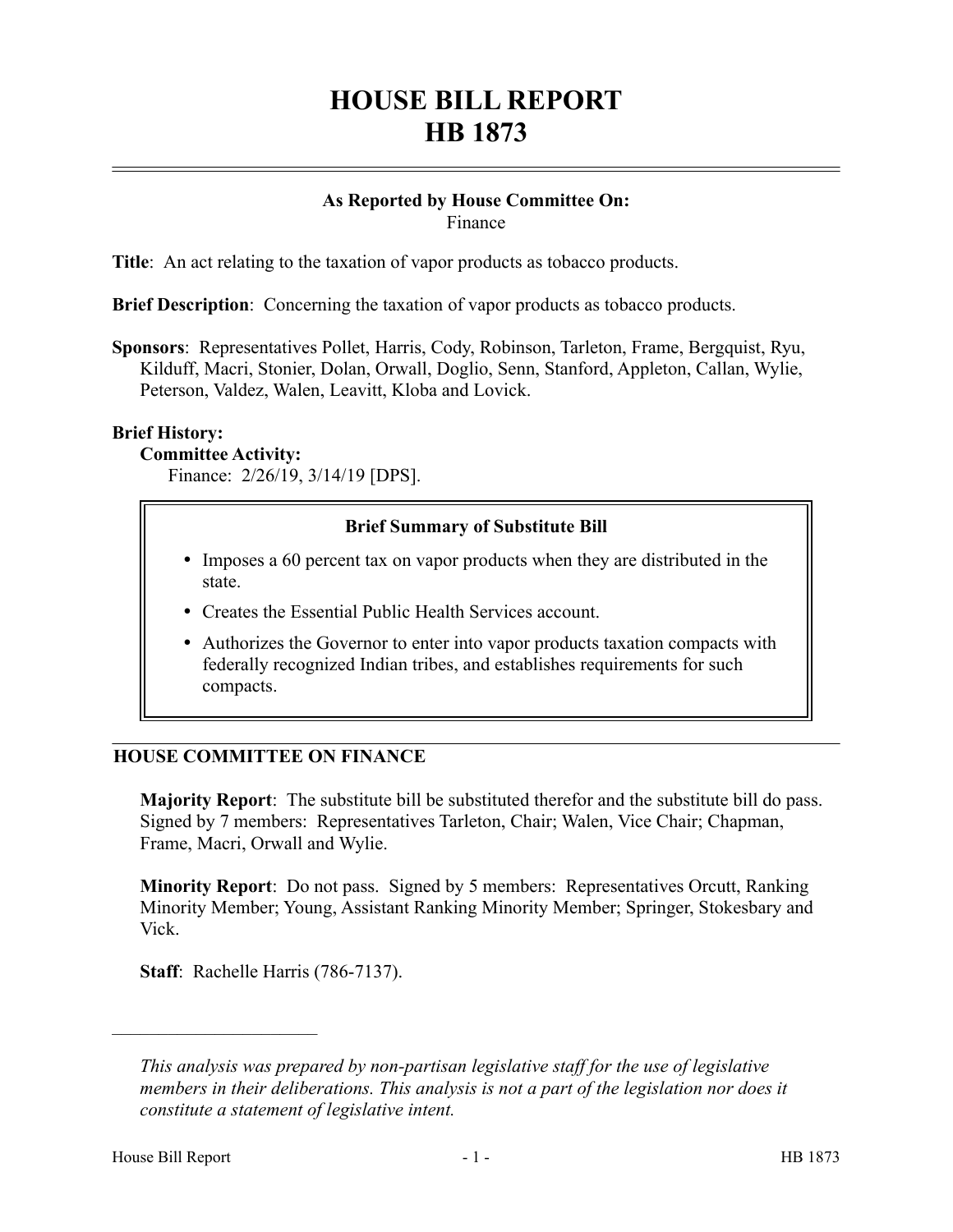# **Background**:

# Tobacco Products Regulation and Tax.

"Tobacco products" are defined as products that include tobacco prepared to be suitable for chewing or smoking, or for both chewing and smoking, as well as any other product that contains tobacco, and is intended for human consumption or placement in the oral or nasal cavity. This includes cigars, stogies, pipe or other smoking tobacco, snuff, fine-cut and other chewing tobaccos, etc. The term does not include cigarettes or vapor products.

The Other Tobacco Products (OTP) tax is due from a distributor for the sale, use, consumption, handling, and distribution of items defined as "tobacco products," including cigars, pipe tobacco, chewing tobacco, and other forms of tobacco, but excluding cigarettes. The OTP tax is due when the product is brought into or manufactured in Washington for sale in the state. The OTP tax is distinct from the cigarette tax. The OTP tax rate is imposed on the taxable sales price of most tobacco products at a rate of 95 percent. For cigars, the tax is capped at 65 cents per cigar. Dipping tobacco is taxed based on the net weight listed by the manufacturer at the rate of \$2.526 per single unit of 1.2 ounces or less, and at a proportionate rate for larger single units. All OTP tax revenue is deposited in the State General Fund. Tobacco product distributors and retailers are subject to various regulatory requirements. Distributors must maintain records of their tobacco product transactions.

Tobacco product distributors and retailers must obtain a license from the Liquor and Cannabis Board (LCB). The distributor license fee is \$650, and the retailer license fee is \$93, annually. The LCB has the authority to revoke or suspend the license of a retailer or distributor for noncompliance with the OTP tax regulations. The LCB may seize tobacco products from: (1) an unlicensed distributor or retailer; or (2) a distributor or retailer selling tobacco products while their license is suspended or revoked. Shipment and transportation of tobacco products (other than cigars) ordered or purchased by mail, or through the internet, to anyone other than a licensed wholesaler or retailer is prohibited.

# Vapor Products.

"Vapor products" are defined in state law to include any noncombustible product that may contain nicotine that employs a heating element or other electronic, chemical, or other means that can be used to produce vapor or aerosol from a solution or other substance. This is inclusive of electronic cigarettes, electronic pipes, and any vapor cartridge or other container that is intended to be used with or in an electronic cigarette or other similar device. The definition does not include cigarettes or other tobacco products.

In 2016 the Legislature established retailer, distributor, and delivery sale licenses administered by the LCB to regulate the sale and distribution of vapor products. Possession of one or more license types is required in order to engage in the sale, distribution, or delivery of vapor products. Vapor products are required to be labeled with various health and safety warnings. It is illegal for a person under the age of 18 to purchase or possess vapor products, and retailers must display signage clearly identifying that the sale of vapor products to persons under age 18 is prohibited.

The use of vapor products is prohibited in various places including inside child care facilities, schools, within 500 feet of schools, school buses, and elevators. The LCB has various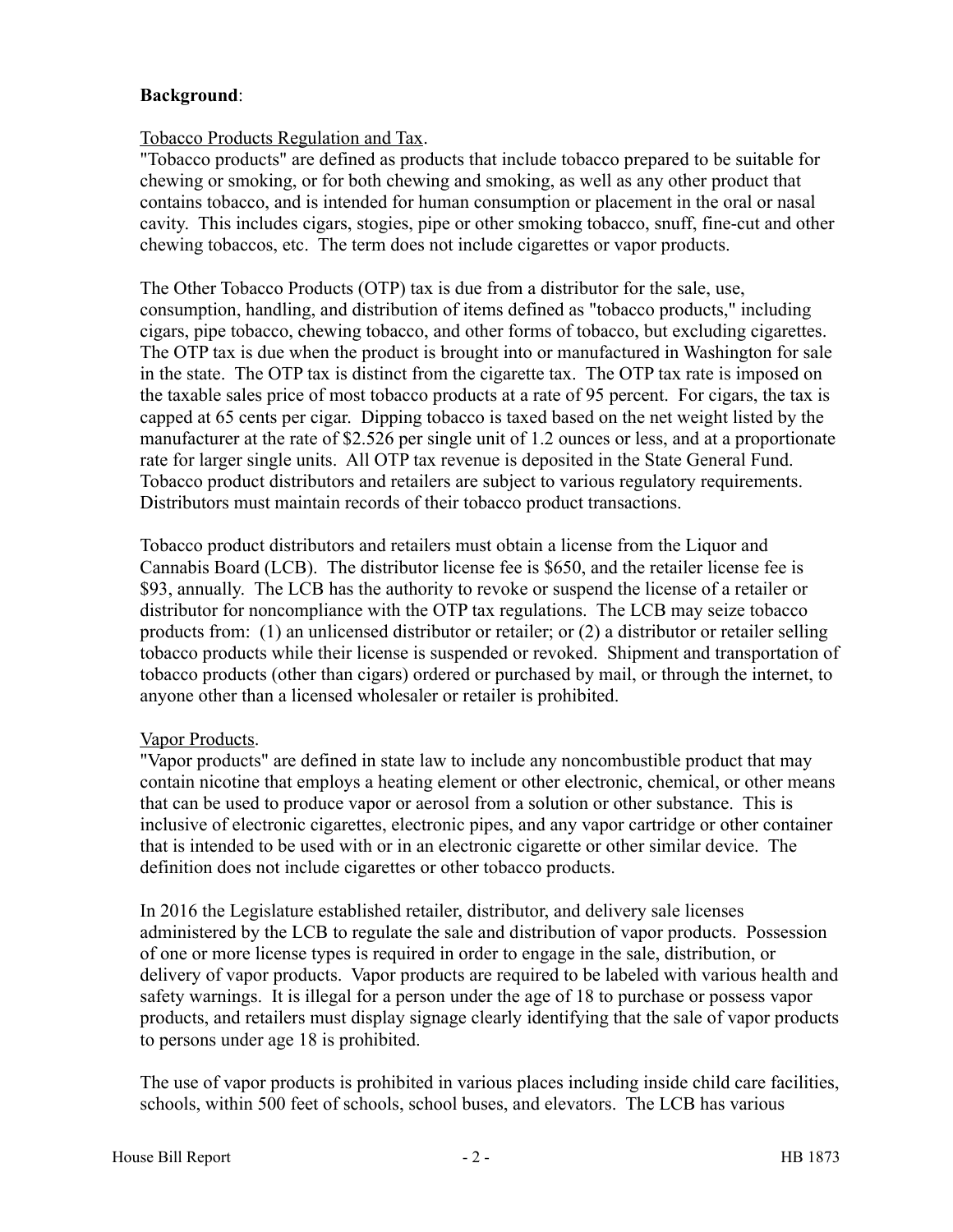enforcement powers related to the sale and distribution of vapor products, including the ability to enter and inspect businesses where vapor products are sold, to suspend or revoke a retailer, distributor, or delivery sale license, and to impose monetary penalties for license violations.

Vapor products are subject to normal sales and use taxes, but are not subject to any additional state taxes.

#### Tribal Compacting.

The Governor is authorized by statute to enter into compacts and agreements with the Indian tribes of the state regarding matters of mutual interest or concern. Among these contracts are those regarding the sale and taxation of cigarettes. In general, cigarettes sold on Indian lands during a contract term are subject to a tribal cigarette tax equal to the total combined rate of state cigarette and state and local sales and use taxes. Cigarettes sold on Indian land are exempt from state cigarette taxes, and from state sales and use taxes.

–––––––––––––––––––––––––––––––––

# **Summary of Substitute Bill**:

Vapor Products Tax.

The sale, use, consumption, handling, possession, or distribution of vapor products subject to a tax of 60 percent of the taxable sales price. "Vapor products" are defined as any noncombustible product containing a solution or other consumable substance, regardless of whether it contains nicotine, which employs a mechanical heating element, battery, or electronic circuit that can be used to produce vapor from the solution or other substance. For purposes of taxation, vapor products do not include tobacco cessation products, component ingredients in vapor products, or marijuana or tobacco products. The distributor is responsible for the payment of the tax, but the tax may be imposed on the consumer if it was not previously collected. The tax may be collected only once during the commercial distribution and retail sales process.

The tax applies to preexisting inventories of vapor products. Retailers and distributors must report the tax due on preexisting inventories of vapor products on or before October 31, 2019, and are responsible for payment of the tax by January 31, 2020. A penalty equal to the greater of \$250 or 10 percent of the tax due is applied if the preexisting inventory tax is not paid. Bundled transactions that include a vapor product are subject to the tax on the entire selling price of the transaction.

The Department of Revenue (DOR) is responsible for administration of the tax and all agency administrative provisions apply with respect to collection and administration of the tax. The DOR and LCB have various enforcement powers, including inspection of records and premises of distributors and retailers, and seizure of illegally held vapor products. Distributors and retailers of vapor products must keep records, including itemized invoices, of vapor products sold in the state.

Essential Public Health Services Account.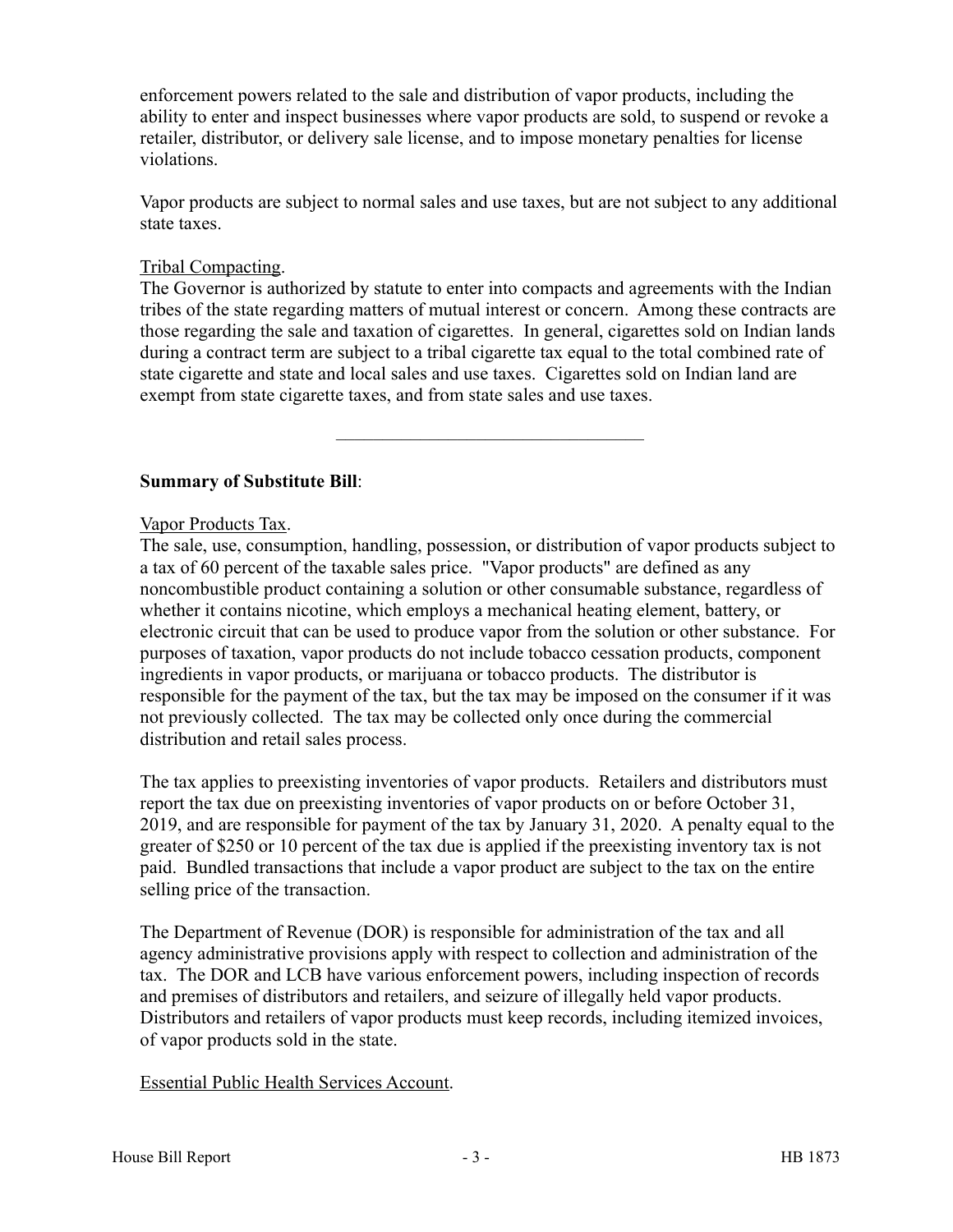The Essential Public Health Services Account (Account) is created in the State Treasury. For the 2019-21 biennium, the Account will be funded with 75 percent of the proceeds from the vapor products tax. Beginning with the 2021-23 biennium, 60 percent of the proceeds from the vapor products tax will be deposited into the Account.

The Department of Health must use the funds in the Account for four purposes: (1) 33 percent to fund foundational health services; (2) 33 percent to fund tobacco, vapor product, and nicotine control and prevention, and other substance use prevention and education programs; (3) at least 10 percent to support increased access and training of public health professionals at public health programs at institutions of higher education in Washington; and (4) no more than 12.5 percent may be provided to the LCB to enforce vapor products regulations.

# Tribal Compacting for Vapor Products.

The Governor is granted the authority to enter into vapor products tax contracts with federally recognized Indian tribes located within the geographic boundaries of the state of Washington. Contracts must require that the tribal vapor products tax rate be 100 percent of the combined sum of the state vapor products tax and state and local sales and use taxes. Contracts with the Puyallup Tribe may set the tribal tax rate at 90 percent of the state vapor products tax. Any vapor products tax agreement with the Puyallup Tribe may also require the tribe to remit to the state 30 percent of all vapor products tax revenue it collects. The tribal vapor products tax is in lieu of all state and local taxes that would otherwise be applicable to sales of vapor products.

The Governor may delegate the power to negotiate vapor product tax contracts to the DOR. The DOR must consult with the LCB during any such negotiations.

# **Substitute Bill Compared to Original Bill**:

The substitute bill establishes the vapor products tax in a new chapter of the RCW, rather than tax them as an Other Tobacco Product. The taxation rate is 60 percent instead of 95 percent. Provisions related to taxation of preexisting inventories, bundled transactions, tribal compacting, and enforcement and record keeping are added in the substitute. Distributions from the Account are modified.

–––––––––––––––––––––––––––––––––

# **Appropriation**: None.

**Fiscal Note**: Available.

**Effective Date of Substitute Bill**: The bill takes effect October 1, 2019.

# **Staff Summary of Public Testimony**:

(In support) The health impacts of electronic cigarettes and vapor products are huge. Claims of use of electronic cigarettes as a smoking cessation device are not true. People are more likely to smoke cigarettes if they vape. Juul has seen skyrocketing sales, and uses nicotine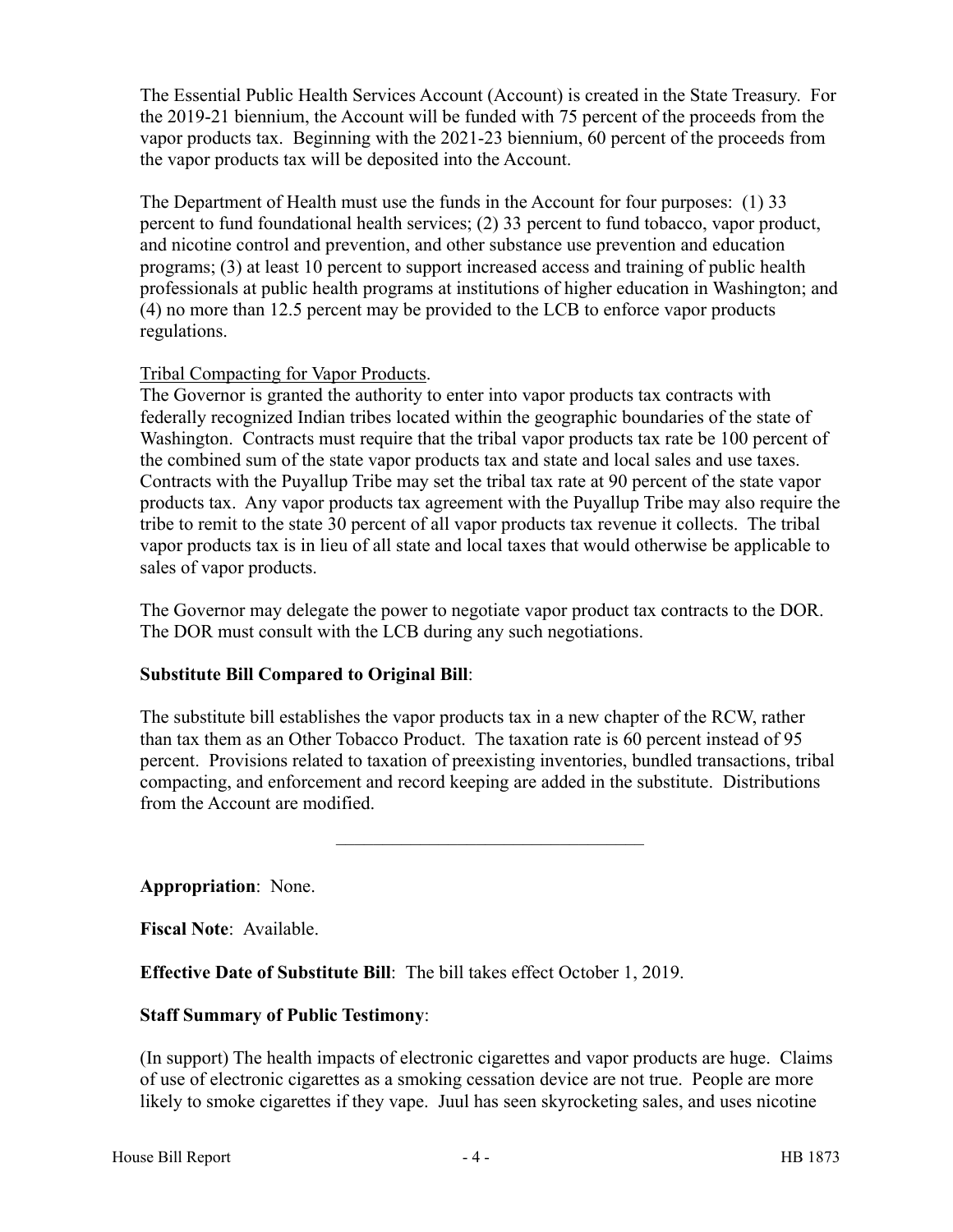salts which give the user more nicotine and give it to the user faster and smoother than other vaping devices. This is a real problem for our youth. Many youth thought that when buying a Juul product that it did not have nicotine. This is false. The cost of electronic cigarettes is a fraction of the cost of the same pack of traditional cigarettes. Every other nicotine product is taxed at the 95 percent "other tobacco products" rate. This bill aims for parity surrounding payment of the tobacco products tax. There is a clear correlation between increasing the cost of cigarettes and decreasing the incidence of smoking. This will save lives through the prevention of addiction and smoking. Most claims about cessation of smoking using vaping products are overblown. The money from the bill will go into education, prevention, and foundational health services. Significant increases in the tax code on tobacco products are the most effective ways to reduce the incidence of kids smoking. Vapor products have not yet been approved by the Food and Drug Administration as cessation products. Underage possession of vapor products is subject to a civil infraction. About 20 percent of high school students use e-cigarettes, which is an alarming increase in youth use. These products contain highly addictive nicotine.

(Opposed) This bill will put many small businesses out of business. It will allow only large tobacco and other companies with distribution power to sell vapor products. Online sales are already much cheaper. Vaping is safer than smoking, there are many studies that have shown this. The New England Journal of Medicine says that electronic cigarettes are two times more effective for smoking cessation than traditional approaches. There are ways to keep these out of the hands of kids without harming other consumers. The tax penalizes people for making the correct health care decision. This tax will result in more people returning to the use of cigarettes. It will reduce jobs in the state. This will make vapor industry products out of reach to consumers. Vapor stores are vigilant about preventing underage sales. Vaping has saved lives through the prevention of smoking. Vaping also generates strong community. A real penalty should be provided for underage possession. That would be a better deterrent. There are varying levels of nicotine in different products. Providing vapor products is a public service to help people get off of cigarettes and move towards better health. Many vape shops do not carry Juuls, there are much better ways to quit smoking. Kids are getting cigarettes from convenience stores and gas stations, not from vapor shops. If you really want to stop kids from smoking, then empower the vapor shops that prevent youth access. Raising the cost will not keep vapor products out of the hands of children, they will simply find them elsewhere. Electronic cigarettes are a valid form of harm reduction.

**Persons Testifying**: (In support) Representative Pollet, prime sponsor; Representative Harris; Mary McHale, American Cancer Society Cancer Action Network; Kathy Lofy, State Health Officer; Annie Tegen, American Lung Association, Campaign for Tabacco-Free Kids; and Jaime Bodden, Washington Association of Local Public Health Officials.

(Opposed) Joshua Baba, Gakaxy Vapor; James Hoy, Northwest Fog; Guy Bentley, Consumer Freedom at Reason Foundation; Anthony Covert; Matt Waggoner, Fatboy Vapors; Tyler Dennison; Johnathan Zilar, Cloud 509; Margot Ross; Matthew Page; Aaron Crisp; Anthony McMullen, MAXX Vape; Steven Berry; Kim Thompson, Pink Lung Brigade; Matthew Zukowski; and Joshua Ross.

**Persons Signed In To Testify But Not Testifying**: Amy Brackenbury, Public Health Roundtable; Connor Crisp; Mark Johnson, Washington Retail; Eric Miller; Ruvin Munden,